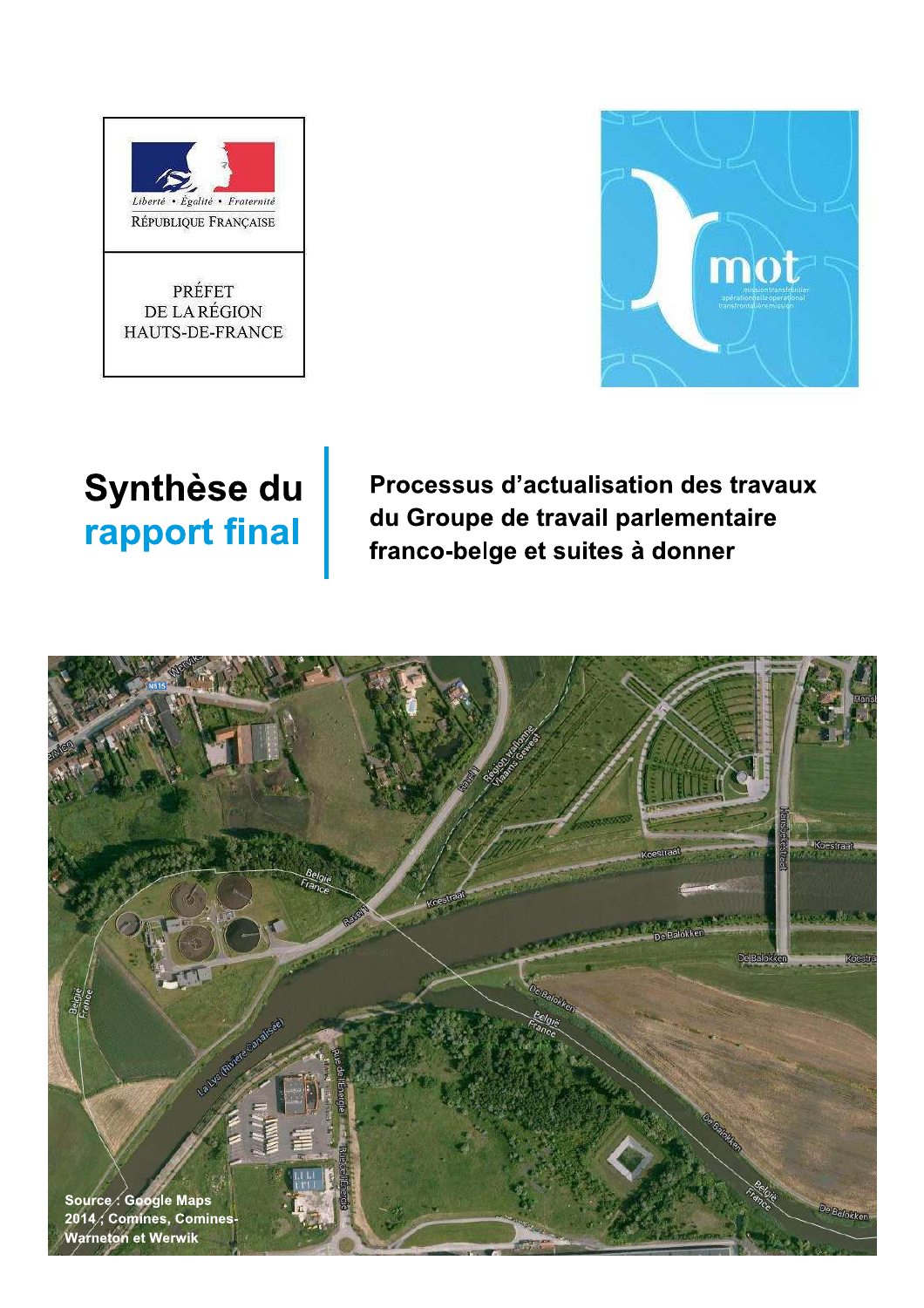**Rapport final** Décembre 2014

**Processus d'actualisation des travaux** du Groupe de travail parlementaire franco-belge et suites à donner

# **1. INTRODUCTION**

### Le Groupe de travail parlementaire franco-belge (2005-2007)

Entre 2005 et 2007, le groupe de travail parlementaire franco-belge (GTPFB) a joué un rôle d'instance de réflexion stratégique très important pour la coopération sur la frontière entre la Région Nord-Pasde-Calais et la Belgique.

Composé de six parlementaires français et de six parlementaires belges, il avait une double mission :

- identifier les freins juridiques et administratifs à la coopération transfrontalière et proposer des solutions pour les surmonter
- $=$ préconiser un dispositif de gouvernance pour la métropole franco-belge de Lille qui a conduit en 2008 à la création du GECT de l'Eurométropole Lille-Kortrijk-Tournai.

Si l'objectif de création du GECT Eurométropole a été atteint, la mission avait donné lieu à un travail technique et juridique conjoint, portant sur des thématiques sectorielles et débouchant sur une série de préconisations qu'il importe aujourd'hui de mettre en œuvre.

Ces domaines concernent les thématiques suivantes :

- $\equiv$  enseignement et formation,
- $\equiv$  planification, urbanisme et aménagement du territoire,
- $\equiv$  transports, déplacements et télécommunications,
- emploi, formation professionnelle, fiscalité et développement des entreprises.  $\equiv$
- santé et médico-social,  $\equiv$
- $\equiv$  eau et environnement,
- $\equiv$  sécurité.

L'objectif visé par cet ensemble de préconisations était de faciliter la vie quotidienne des habitants et de renforcer les liens économiques sans créer de nouvelles distorsions.

Si la mission parlementaire de 2007 était initialement centrée sur les obstacles juridiques et administratifs. les travaux menés durant cette mission ont également mis en exergue la nécessité d'une meilleure information, concertation, convergence des dispositifs juridiques et expérimentation, notamment via des mécanismes pérennes.

En mai 2010, une réunion technique interministérielle sur l'examen du tableau des obstacles recensés en 2007 a été réalisée.

Enfin, il convient de rappeler la mission parlementaire Blanc-Keller-Sanchez-Schmid (2010) qui a permis d'amorcer la relance de la politique transfrontalière de la France (dont la Mission Opérationnelle Transfrontalière est partie intégrante).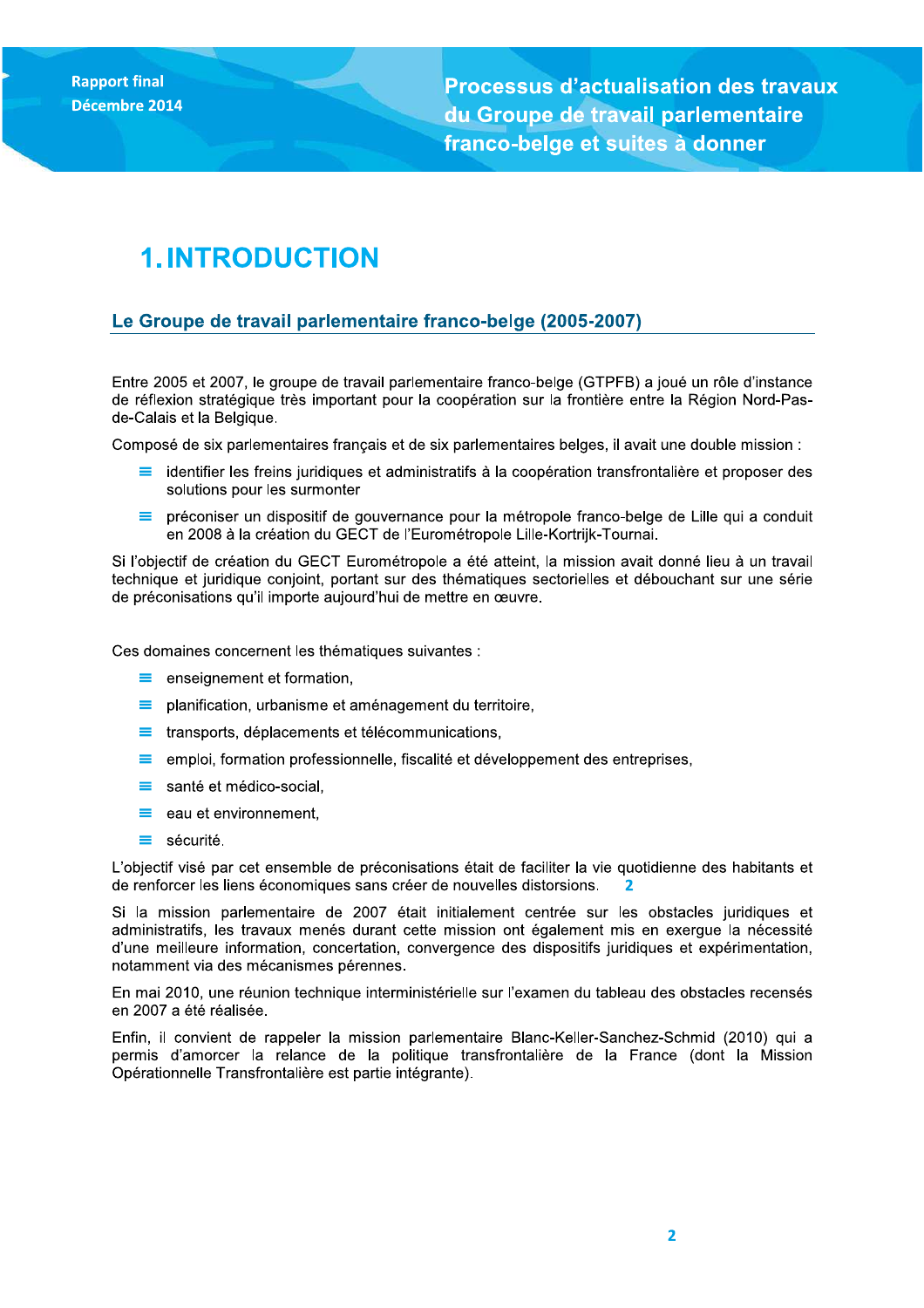**Rapport final** Décembre 2014

**Processus d'actualisation des travaux** du Groupe de travail parlementaire franco-belge et suites à donner

## Le processus d'actualisation des travaux du Groupe de travail parlementaire franco-belge (2013-2014)

Il est apparu indispensable d'actualiser les conclusions du GTPFB en raison des évolutions législatives et administratives depuis 2007 et des projets de coopération menés entre temps, mais aussi de l'importance stratégique de la période 2013-2014 (nouvelle génération des programmes de coopération transfrontalière).

La Préfecture de la région Nord-Pas de Calais a lancé pour ces raisons un processus d'actualisation des travaux du GTPFB et s'est appuyée dans cette démarche sur l'expertise de la Mission Opérationnelle Transfrontalière.

Le processus d'actualisation du rapport du GTPFB a visé à :

- $\equiv$  examiner et actualiser les obstacles juridiques et administratifs à la coopération et les préconisations issues des travaux de 2005/2007, en s'appuyant sur une consultation écrite, des entretiens ciblés et quatre ateliers de travail avec des acteurs de terrain.
- $=$ sérier les choix de sujets à approfondir, au regard de l'évolution de la coopération francobelge sur la frontière de la région Nord-Pas-de-Calais et des priorités des institutions partenaires.
- réfléchir sur la mise en œuvre opérationnelle des préconisations et des expérimentations proposées, en tenant compte des changements depuis 2007 et des évolutions à venir, notamment dans la perspective de la prochaine période de programmation et des réformes institutionnelles en France.
- déterminer le rôle de chaque instance de part et d'autre de la frontière dans la mise en œuvre ≡ de ces préconisations, ainsi que les mécanismes à mettre en place pour assurer la prise de décision efficace.

Questionnements clés de la démarche :

- 1. Quels sont actuellement les obstacles juridiques et administratifs à la coopération transfrontalière franco-belge, en fonction des évolutions depuis 2007 ?
- 2. Quelles sont les solutions pour remédier à ces obstacles ?
- 3. Quels sont les conditions de mise en œuvre des solutions et le rôle des acteurs pertinents?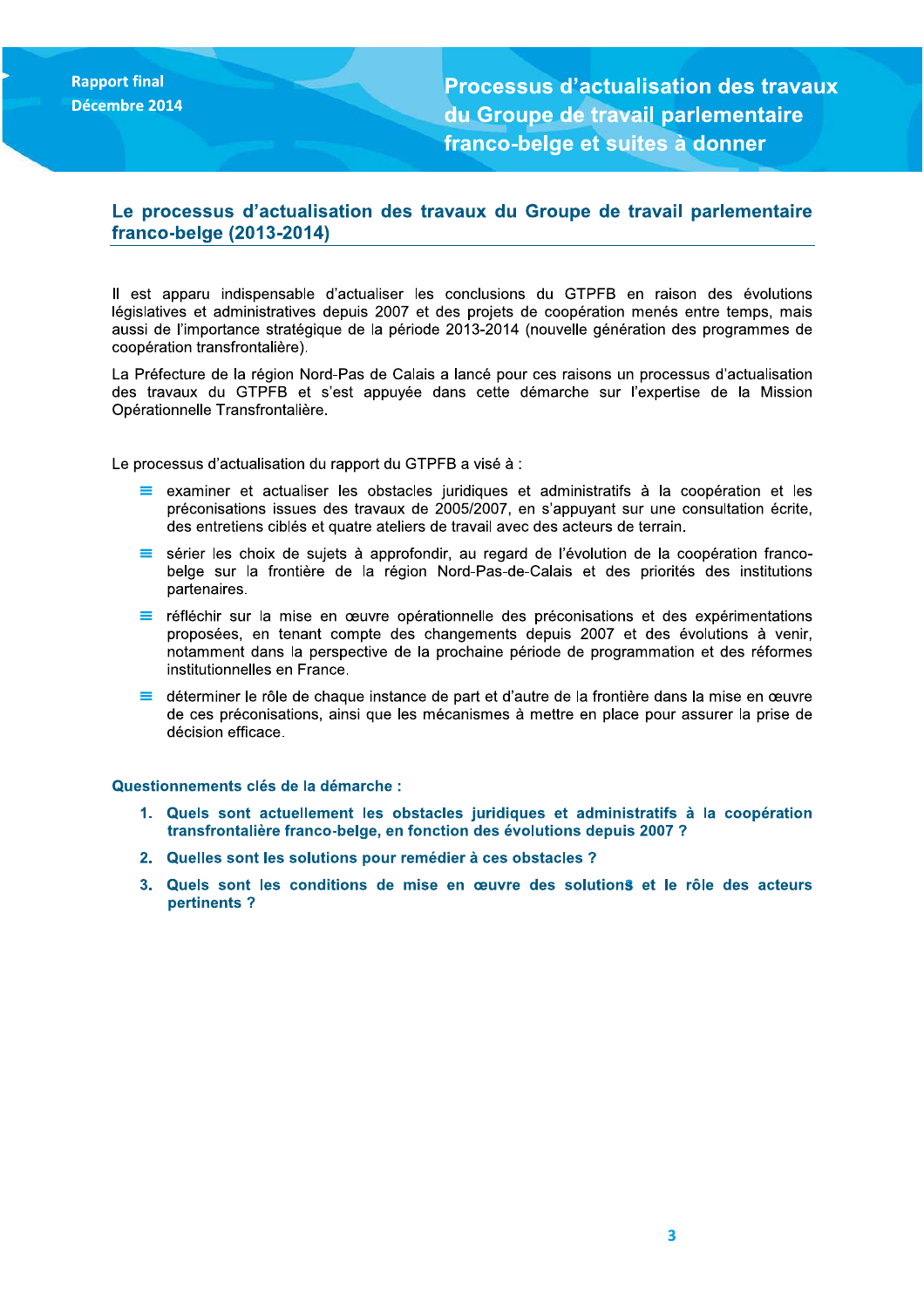**Processus d'actualisation des travaux** du Groupe de travail parlementaire franco-belge et suites à donner

### Déroulement du processus d'actualisation des travaux du GTPFB

 $\epsilon$ 

 $\mathbf{d}$ 

 $\overline{S}$ 

 $n$ 

 $\mathsf{d}$ 

Le processus qui a démarré en août 2013 s'est structuré en deux phases.

Phase 1: Actualiser l'analyse des obstacles juridiques et administratifs à la coopération transfrontalière franco-belge

#### (août 2013 - mars 2014)

L'objectif de cette étape a été d'actualiser l'analyse des obstacles en fonction de l'évolution du cadre juridique et administratif depuis la publication du rapport du GTPFB en 2007 et en fonction des nouveaux projets (INTERREG et autres) et thématiques développés depuis 2007.

La MOT a réalisé une analyse des textes règlementaires, une consultation écrite auprès des services des Etats, des collectivités, des entités fédérées de Belgique, ainsi qu'une réunion de travail avec les GECT et des entretiens du Parc naturel transfrontalier du Hainaut et l'Observatoire franco-belge de la Santé (OFBS). A la fin de cette phase, suite au rapport intermédiaire réalisé par la MOT, le Comité de pilotage a défini les thématiques prioritaires qui ont été traités lors des ateliers de travail en phase 2.

#### Phase 2 : Adapter et compléter les solutions aux obstacles et déterminer les conditions de mise en œuvre

#### (mars 2014 – décembre 2014)

Cette phase s'est attachée à un travail d'actualisation et de développement des solutions pour lever les obstacles à la coopération transfrontalière franco-belge dans les domaines prioritaires identifiés par le Comité de pilotage.

Deux séries de quatre ateliers thématiques de travail ont associé ensuite les acteurs de part et d'autre de la frontière, afin de débattre et d'évaluer la faisabilité des solutions opérationnelles pour résoudre les obstacles. Entre les deux séries d'ateliers, un appel à contributions écrites a permis d'approfondir les questions.

La MOT a identifié la gradation des difficultés à résoudre, a aidé au développement des solutions à apporter aux obstacles et des modalités de mise en œuvre. A la fin de cette mission, la MOT a présenté ses conclusions sous la forme du rapport final, qui contient notamment des plans d'actions pour la levée des obstacles.

| août<br>2013     | Identification des évolutions juridiques<br>et administratives, ainsi que des projets<br>franco-belges                           |      |
|------------------|----------------------------------------------------------------------------------------------------------------------------------|------|
| ptembre:<br>2013 | 30 septembre 2013<br>Réunion technique franco-belge                                                                              |      |
| octobre<br>2013  |                                                                                                                                  |      |
|                  | <b>Consultation écrite</b>                                                                                                       |      |
| ovembre<br>2013  | <b>Réunion avec les deux GECT</b><br>17 décembre 2013                                                                            | HASE |
| écembre<br>2013  | Entretien téléphonique avec le Parc<br>naturel transfrontalier du Hainaut<br>19 décembre 2013                                    |      |
| janvier<br>2014  | <b>Entretien avec l'OFBS</b><br>Recherches supplémentaires                                                                       |      |
|                  |                                                                                                                                  |      |
| février<br>2014  | <b>Rapport intermédiaire</b>                                                                                                     |      |
|                  | Comité de pilotage - 6 mars 2013                                                                                                 |      |
| mars<br>2014     |                                                                                                                                  |      |
| avril            |                                                                                                                                  |      |
| 2014             | 30 avril 2014<br>Réunion technique franco-belge                                                                                  |      |
| mai<br>2014      | Recherche de modalités de mise en<br>ceuvre des solutions ;<br>Identification rôle des acteurs                                   |      |
|                  |                                                                                                                                  |      |
| juin<br>2014     | Première série d'ateliers de travail<br>30 juin (santé) ; 1 <sup>er</sup> juillet (emploi -                                      |      |
| juillet<br>2014  | formation) ; 7 juillet (aménagement -<br>transport - environnement); 8 juillet<br>(sécurité civile)                              |      |
| août             |                                                                                                                                  | ⋗    |
| 2014             | <b>Contributions écrites</b>                                                                                                     | N    |
| ptembre<br>2014  |                                                                                                                                  |      |
|                  |                                                                                                                                  |      |
| octobre<br>2014  | Deuxième série d'ateliers de travail<br>17 octobre et 18 novembre (sécurité                                                      |      |
| ovembre<br>2014  | civile) ; 21 octobre (santé) ; 18 novembre<br>(emploi - formation) ; 19 novembre<br>(aménagement - transport -<br>environnement) |      |
|                  |                                                                                                                                  |      |
| écembre<br>2014  | <b>Rapport final</b>                                                                                                             |      |
|                  |                                                                                                                                  |      |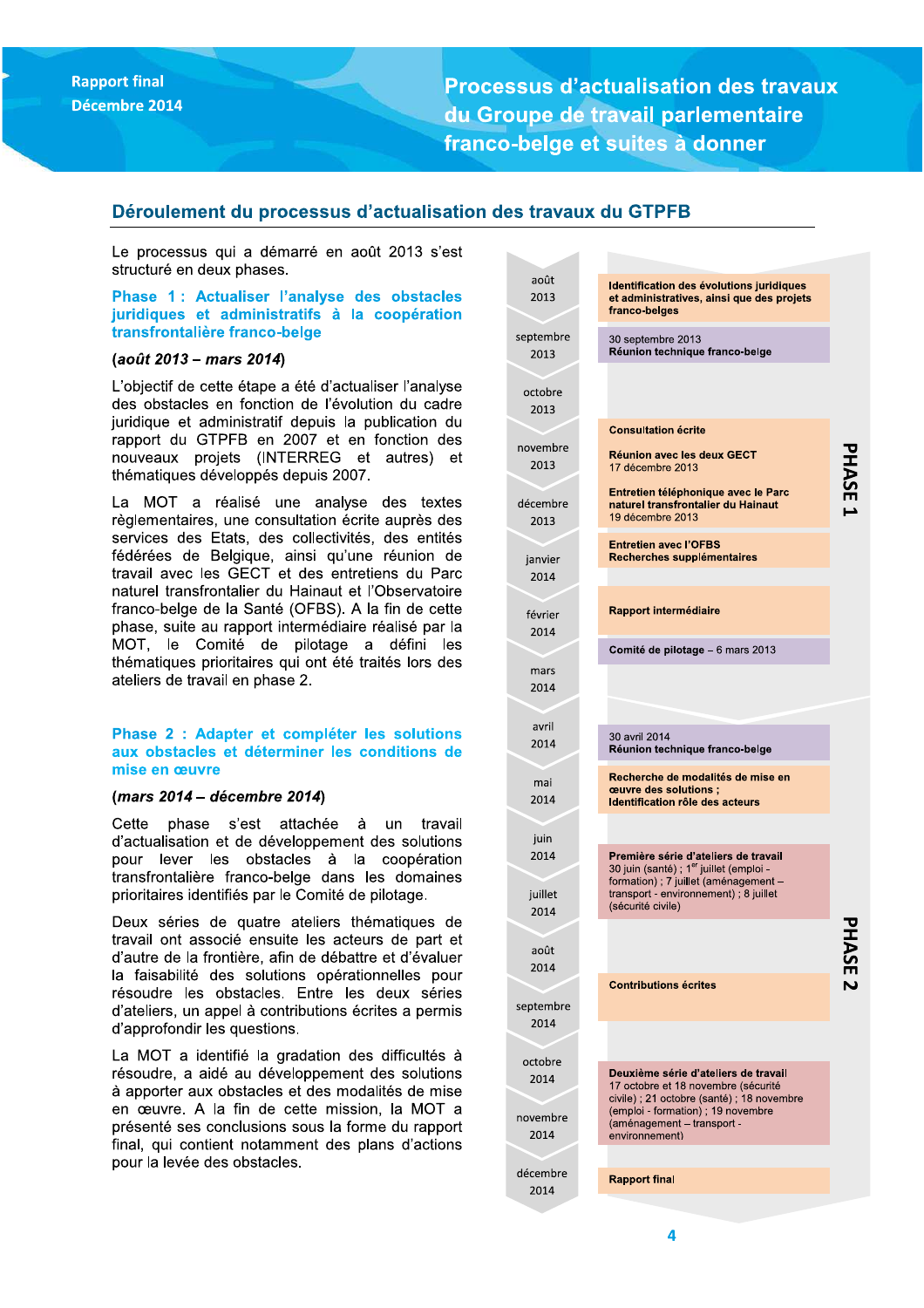**Processus d'actualisation des travaux** du Groupe de travail parlementaire franco-belge et suites à donner

# 2. METHODE DE SELECTION DES OBSTACLES A **TRAITER EN PRIORITE**

Le processus d'actualisation des travaux du GTPFB a eu une double visée, d'une part de réévaluer les obstacles en fonction de leur état de résolution, d'autre part d'élaborer des plans d'action pour un nombre limité de questions considérées comme prioritaires par l'ensemble des partenaires français et belges de la démarche.

Le processus de sélection des obstacles à traiter en priorité a été fait en plusieurs étapes.

- 1. Dans un premier temps, la MOT a actualisé le tableau des obstacles de 2007, sur la base de recherches sur les évolutions législatives et sur les projets de coopération développés. Cela a permis d'éliminer d'emblée des discussions quelques obstacles résolus, notamment suite aux évolutions législatives depuis 2007 (voir tableau actualisé des obstacles en annexe 13).
- 2. Dans un deuxième temps, lors de l'envoi des questionnaires pour la consultation écrite de novembre 2013, la MOT a élaboré une nouvelle liste des obstacles à mettre en débat sur la base de quatre critères :
	- L'échelle territoriale. Il est proposé de sélectionner les obstacles dont la solution dépend notamment des partenaires du comité de pilotage et de leur périmètre d'action. Ainsi, l'accent sera mis sur les questions locales et régionales, voire nationales, et moins sur les questions de niveau européen.
	- La taille de la population touchée par l'obstacle. Afin de toucher des questions d'intérêt général, il est préférable de choisir des questions touchant un grand nombre de personnes et de ne pas se concentrer sur les obstacles très ponctuels.
	- Les obstacles rencontrés par des projets de coopération actuels. Dans un souci d'efficacité et d'utilité de la présente mission, il est proposé de se concentrer sur la levée des obstacles rencontrés dans la mise en œuvre de projets de coopération franco-belge d'actualité.
	- Les questions complexes et les sujets majeurs. Afin de maximiser l'utilité des ateliers de travail pour la recherche de solutions, il est proposé de traiter en priorité les questions complexes, les projets plus ambitieux, sur lesquels il est nécessaire de réunir et faire débattre les principaux acteurs compétents ou concernés.

Ainsi, les questionnaires envoyés aux différentes autorités n'ont pas contenu les problématiques jugées comme trop ponctuelles, par rapport au territoire ou la thématique, ou bien les questions non résolues, mais qui n'ont pas de réel obstacle dans leur réalisation (voir les questionnaires de la consultation écrite – annexe 1, ainsi que le tableau actualisé des obstacles en annexe 13).

- 3. Suite aux réponses recues à la consultation écrite, les informations rassemblées ont été synthétisées afin de donner une réponse globale sur l'état de chaque obstacle à la coopération (voir la synthèse des réponses à la consultation écrite en annexe 3). A partir de la synthèse des réponses et des recherches réalisées par la MOT auparavant, un travail de classement des obstacles résolus, partiellement résolus et non résolus à été réalisé (voir le chapitre suivant « Actualisation des obstacles identifiés en 2007»).
- 4. Sur la base du tableau actualisé des obstacles et des choix de priorités exprimés lors de la consultation écrite de novembre 2013, la MOT a proposé une série d'obstacles à approfondir lors de la deuxième phase du processus d'actualisation des travaux du GTPFB (pour la liste de ces obstacles, voir le chapitre suivant « Actualisation des obstacles identifiés en 2007 »). Dans la sélection des sujets à approfondir, la MOT a utilisé en plus des critères ci-dessus, trois autres considérations :
	- Ont été retenus des obstacles encore non-résolus (et à la marge certains obstacles partiellement résolus), selon les réponses des administrations. Les obstacles partiellement résolus, pour lesquels soit des solutions ont été trouvées et sont en cours d'application, soit une dynamique de résolution partenariale est engagée, n'ont pas été jugés prioritaires pour les ateliers de travail.
	- Ont été traités en ateliers les sujets mentionnés dans les réponses à la question sur les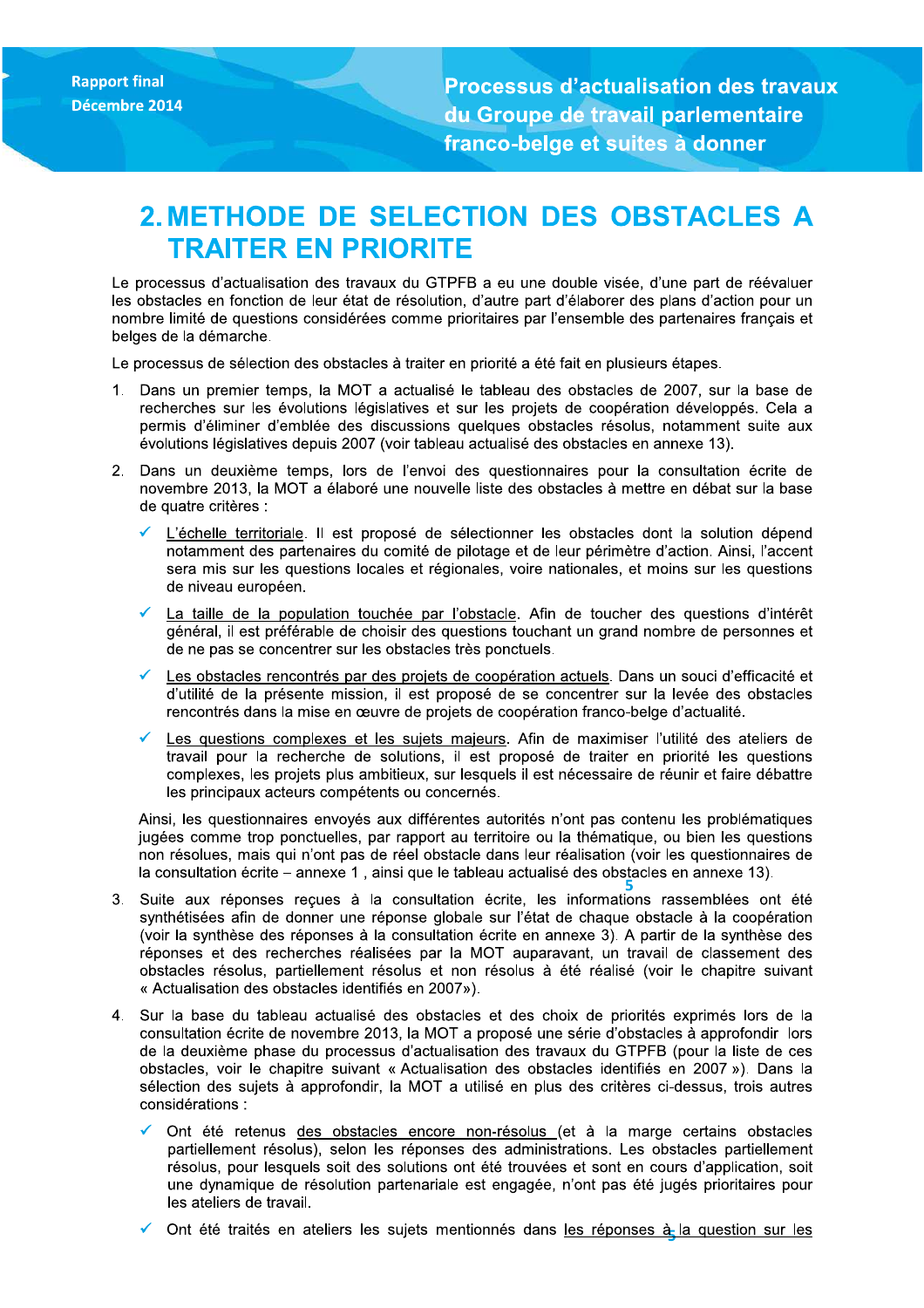Processus d'actualisation des travaux au Groupe de travail parlementaire tranco-beige et suites a donner

obstacles prioritaires qui faisait partie des questionnaires de la consultation écrite.

- Rapport final<br>Décembre 2014<br>Décembre 2014<br>Décembre 2014<br>Des selection a été opérée entre les obstacles non résoluts en fonction de <u>l'intérêt maniferent par les parties</u><br>par les administrations à propos des différents poin Une sélection a été opérée entre les obstacles non résolus en fonction de l'intérêt manifesté par les administrations à propos des différents points de la consultation (sujet d'importance, priorité politique, travail de résolution jugé nécessaire).
	- 5. Le Comité de pilotage du 6 mars a finalisé la liste d'obstacles à traiter lors des ateliers de travail (voir le compte-rendu en annexe 4) et la réunion technique du 30 avril a précisé les modalités d'organisation de ces réunions.
	- 6. Suite aux discussions et informations apportées par les participants aux ateliers de travail, la MOT a élaboré des plans d'actions pour la résolution des obstacles prioritaires (voir chapitre « Plans d'actions »).

# 3. ACTUALISATION DES OBSTACLES IDENTIFIES EN 2007 PAR LE GTPFB Actualisation des obstacles à la coopération franco-

A partir des informations disponibles (recherches sur le cadre législatif et administratif, recherches sur les projets transfrontaliers, entretiens, consultations écrites, ateliers de travail), la MOT a classé les obstacles à la coopération franco-belge identifiés en 2007 par le GTPFB (pour plus de détails, voir le tableau actualisé des obstacles en annexe n°13).

Etant donné le caractère qualitatif de cette démarche d'actualisation. les trois catégories (obstacles résolus. non résolus et partiellement résolus) ne sont pas complètement étanches. Les trois catégories ont été définies de la manière suivante :

Obstacle résolu = problème pour lequel une solution a été déclinée en actions (qui ont été réalisées) et qui s'est montrée efficace dans la résolution du problème initial.

belge identifiés par le GTPFB (total = 239)



Obstacle partiellement résolu = problème pour lequel une solution déclinée en actions a été proposée, mais qui n'a pas encore été mise en œuvre et n'a pas encore montré son efficacité dans la résolution du problème.

 $\mathbf{p}_{\mathbf{c}}$ Obstacle non résolu = problème pour lequel aucune solution n'a été proposée ou bien pour lequel des nypotneses de solutions, non encore declinees en actions precises, ont ete formules.

Cependant, parfois les différences entre un obstacle non résolu et un partiellement résolu sont assez réduites et nécessitent des discussions plus approfondies. Tout au long du processus d'actualisation ce travail de classement a été mis à jour, ce qui a notamment permis lors de la deuxième phase de la démarche de classer une partie des obstacles se trouvant précédemment dans la catégorie « sans information » et de fusionner des entrées qui faisaient référence au même obstacle.

Sur les 239 obstacles (dont certains ont été ajoutés suite à la consultation écrite à ceux déjà identifiés en 2007), on peut noter de progrès significatifs, car près de 40% des problèmes sont partiellement résolus et 17 ont été résolus. Si 44% sont considérés encore non-résolus, il faut noter néanmoins que même sur ces points des avancées ont été faites, par exemple la réalisation d'études pour mieux comprendre les problèmes ou l'élaboration d'hypothèses de solutions.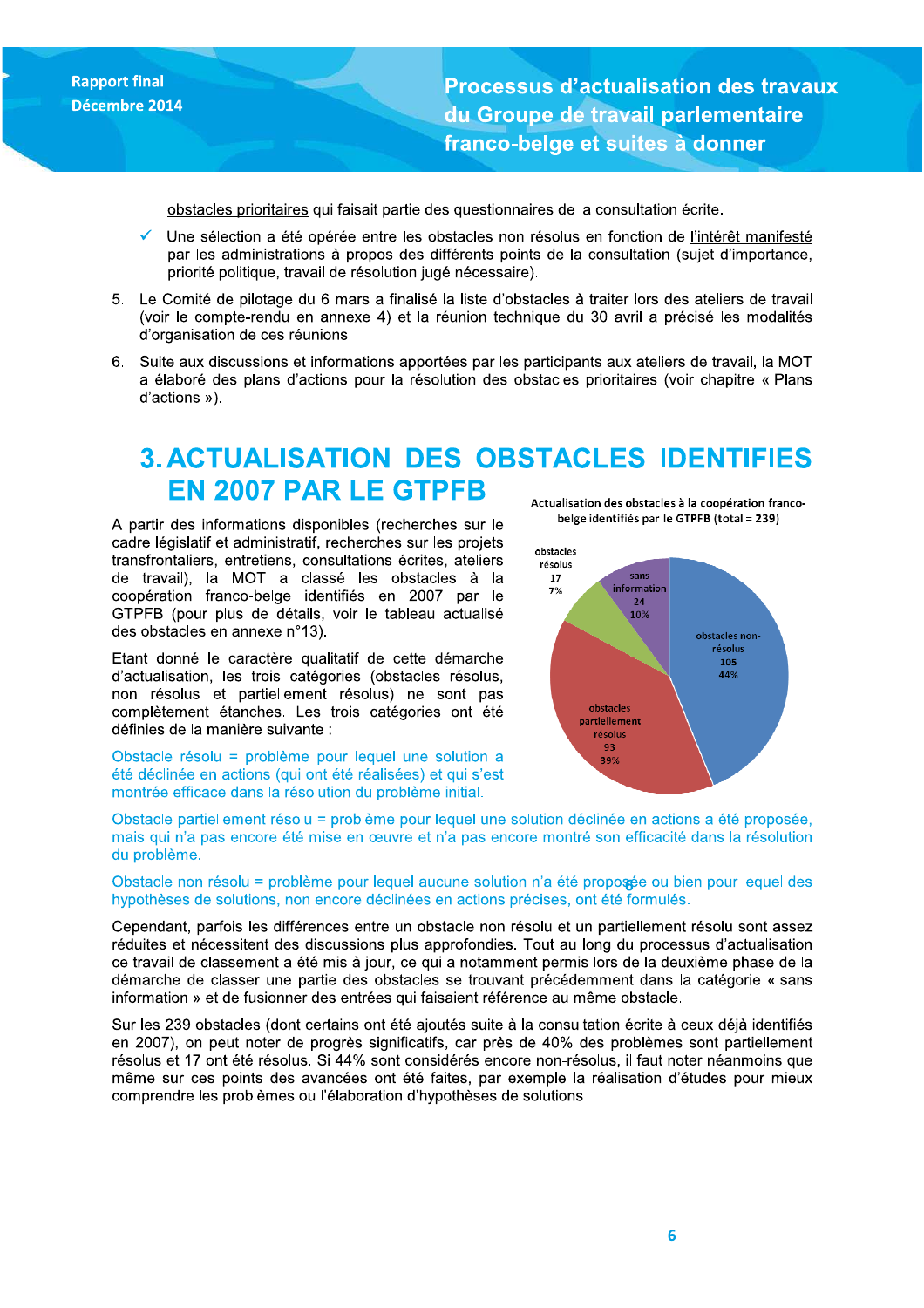4. TABLEAU DE SYNTHESE DES OBSTACLES TRAITES DE MANIERE APPROFONDIE

|                                                                                                                                                            |                                                    | Solutions envisagées                                                                                                                                                                                                                                                                                                                                          |                                                                                                                                                                          |              |                                                                                                                                                                                                                                                                                                                                                                                                                                                                                                                                                                                                                                                                                                                                                                                                                                                      |                                                                                                                                                                                                                                                          |
|------------------------------------------------------------------------------------------------------------------------------------------------------------|----------------------------------------------------|---------------------------------------------------------------------------------------------------------------------------------------------------------------------------------------------------------------------------------------------------------------------------------------------------------------------------------------------------------------|--------------------------------------------------------------------------------------------------------------------------------------------------------------------------|--------------|------------------------------------------------------------------------------------------------------------------------------------------------------------------------------------------------------------------------------------------------------------------------------------------------------------------------------------------------------------------------------------------------------------------------------------------------------------------------------------------------------------------------------------------------------------------------------------------------------------------------------------------------------------------------------------------------------------------------------------------------------------------------------------------------------------------------------------------------------|----------------------------------------------------------------------------------------------------------------------------------------------------------------------------------------------------------------------------------------------------------|
| <b>Obstacle</b>                                                                                                                                            | (accord, convention)<br><b>Droit international</b> | Droit interne (loi,<br>administratives)<br>dispositions                                                                                                                                                                                                                                                                                                       | <b>Concertation</b>                                                                                                                                                      | Connaissance | Principales actions envisagées                                                                                                                                                                                                                                                                                                                                                                                                                                                                                                                                                                                                                                                                                                                                                                                                                       | <b>Bonnes pratiques</b>                                                                                                                                                                                                                                  |
| SALARIE – DEMANDEUR D'EMPLOI                                                                                                                               |                                                    |                                                                                                                                                                                                                                                                                                                                                               |                                                                                                                                                                          |              |                                                                                                                                                                                                                                                                                                                                                                                                                                                                                                                                                                                                                                                                                                                                                                                                                                                      |                                                                                                                                                                                                                                                          |
| marché de l'emploi<br>1. Connaissance<br>insuffisante du<br>transfrontalier                                                                                |                                                    | J.                                                                                                                                                                                                                                                                                                                                                            | politique partagée<br>s du marché<br>déterminer une<br>transfrontaliers<br>du travail pour<br>sur l'emploi<br>ir les<br>territoires<br>Défini<br>vécus                   |              | instituts statistiques et services publics pour<br>Echanger les données socio-économiques<br>Constituer un groupe de travail regroupant<br>traitement et d'interprétation des données<br>sur le marché de l'emploi transfrontalier,<br>l'emploi français et belges, directions de<br>Harmoniser les méthodes de recueil, de<br>'emploi et Eureschannel<br>i.                                                                                                                                                                                                                                                                                                                                                                                                                                                                                         | transfrontalier sur l'observation<br>Travaux de l'INSEE (Profils,<br>Atlas transfrontalier franco-<br>(FR, BE, LUX, DE, IT, CH)<br>transfrontaliers au sein du<br>statistique des territoires<br>Processus d'observation<br>Comité stratégique<br>belge) |
| d'accompagnement à<br>l'emploi valant des<br>deux côtés de la<br>2. Absence de<br>dispositif<br>frontière                                                  | T,                                                 | - Alléger les démarches<br>des travailleurs et les<br>problématiques des<br>employeurs                                                                                                                                                                                                                                                                        | l'accompagnement<br>d'emploi et aboutir<br>transfrontalière<br>Constituer une<br>à la recherche<br>à un système<br>transfrontalier<br>intégrée pour<br>gouvernance<br>à. | H.           | représentants des employeurs, des salariés<br>Définir le contenu et la mise en œuvre d'un<br>transfrontalier des travailleurs en cellule de<br>et services publics pour l'emploi, directions<br>travailleurs - employeurs, exemples : carte<br>Créer un fonds transfrontalier pour l'emploi<br>l'emploi de l'autre côté de la frontière ou le<br>reconversion, prise en charge des frais de<br>« job pass » frontalière, accompagnement<br>développement d'une aide transfrontalière<br>- Constituer un groupe de travail réunissant<br>Actions pour alléger les démarches des<br>dispositif de gouvernance intégrée pour<br>déplacement, statut des personnes en<br>expérimenter l'ouverture des aides à<br>Mettre en place une zone test pour<br>de l'emploi, Eureschannel<br>l'emploi transfrontalier<br>situation de handicap,<br>ř.<br>à,<br>r. | Accord-cadre pour le placement<br>franco-allemand (26/02/2013) et<br>transfrontalier de Kehl<br>service de placement                                                                                                                                     |
| dispositif permettant<br>d'emploi d'effectuer<br>professionnelle de<br>aux demandeurs<br>l'autre côté de la<br>3. Absence de<br>une formation<br>frontière |                                                    | formation professionnelle<br>formation professionnelle<br>· Maintien des allocations<br>couverture sociale pour<br>financières belges aux<br>demandeurs d'emploi<br>Ouverture des aides<br>français suivant une<br>français suivant une<br>les ressortissants<br>chômage et de la<br>en Belgique (et<br>en Belgique (et<br>inversement)<br>inversement)<br>i. | п                                                                                                                                                                        | ٠            | coopération type pour traiter des situations<br>spécifiques jugées prioritaires, de manière<br>progressive (d'abord sur une zone test)<br>demandeurs d'emploi (notamment en<br>formation professionnelle destiné aux<br>Créer un dispositif transfrontalier de<br>Mettre en place une convention de<br>reconversion)<br>n,                                                                                                                                                                                                                                                                                                                                                                                                                                                                                                                           |                                                                                                                                                                                                                                                          |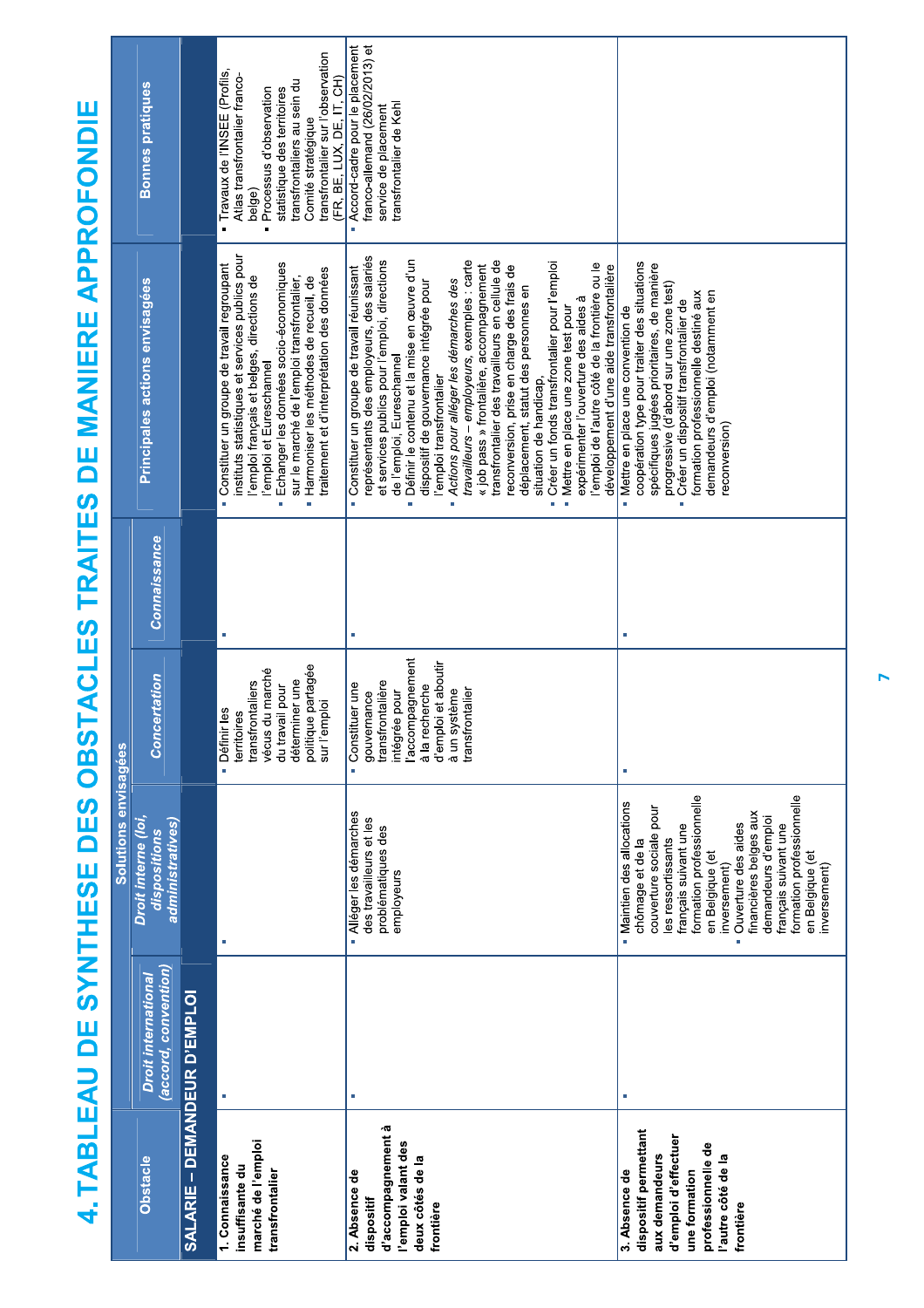| ELEVE - ETUDIANT - APPRENTI                                                                                                             |                                                                                       |                                                                                                                                                                                                                               |                                                                                                                                                                                               |                                               |                                                                                                                                                                                                                                                                                                                                                                                                                                                                                                                                                                                                                                                          |                                                                                                                                                                                                                                                                                                                                                                                                                                                                                                           |
|-----------------------------------------------------------------------------------------------------------------------------------------|---------------------------------------------------------------------------------------|-------------------------------------------------------------------------------------------------------------------------------------------------------------------------------------------------------------------------------|-----------------------------------------------------------------------------------------------------------------------------------------------------------------------------------------------|-----------------------------------------------|----------------------------------------------------------------------------------------------------------------------------------------------------------------------------------------------------------------------------------------------------------------------------------------------------------------------------------------------------------------------------------------------------------------------------------------------------------------------------------------------------------------------------------------------------------------------------------------------------------------------------------------------------------|-----------------------------------------------------------------------------------------------------------------------------------------------------------------------------------------------------------------------------------------------------------------------------------------------------------------------------------------------------------------------------------------------------------------------------------------------------------------------------------------------------------|
| qualifications de part<br>certifications et des<br>insuffisante des<br>et d'autre de la<br>1. Equivalence<br>diplômes, des<br>frontière |                                                                                       | Intégrer plus rapidement<br>nationales et régionales<br>européens dans les<br>réglementations<br>les référentiels<br>législations et                                                                                          |                                                                                                                                                                                               |                                               | optionnels et complémentaires de formation<br>· Sensibiliser le niveau ministériel FR et BE<br>professionnelles, les formations pour les<br>Cibler les certifications et qualifications<br>métiers en tension et celles pour les<br>Réfléchir à des modules communs<br>reconnues par les branches<br>professions réglementées<br>ii.                                                                                                                                                                                                                                                                                                                     | Pas-de-Calais sur l'emploi et la<br>formation professionnelle, qui<br>Groupes de travail organisés<br>par le Conseil régional Nord-<br>procèdent par domaine<br>stratégique                                                                                                                                                                                                                                                                                                                               |
| transfrontalier pour la<br>2. Absence de cadre<br>professionnelle<br>(apprentissage)<br>formation                                       | cadre transfrontalier<br>· Mettre en œuvre un<br>pour la formation<br>professionnelle | prochain Contrat de plan<br>(CPRDF) avec un volet<br>Faire un avenant au<br>développement des<br>professionnelles<br>transfrontalier<br>régional de<br>formations<br>ä                                                        |                                                                                                                                                                                               |                                               | · Développer une compréhension commune<br>· Mettre en réseau les acteurs et établir des<br>d'expérimentations sur un territoire donné<br>· Différencier les publics (stagiaire, salarié,<br>secteurs économiques et des territoires<br>Identifier les besoins en fonctions des<br>Mutualiser les plateaux techniques de<br>formation pour les métiers en tension<br>transfrontalière et des publics cibles<br>Identifier précisément les obstacles<br>Faciliter la mobilité des apprentis<br>de la formation professionnelle<br>Envisager la mise en place<br>accords bi- ou trilatéraux<br>ou sur un secteur donné<br>demandeur d'emploi)<br>iuridiques | Convention de partenariat dans<br>transfrontalière dans la Grande<br>professionnelle, de l'emploi, de<br>- Réflexion menée par la Maison<br>dans le Rhin Supérieur (2013)<br>de l'Emploi Lys-Tourcoing sur<br>l'apprentissage transfrontalier<br>le domaine de la formation<br>Champagne-Ardenne et la<br>formation professionnelle<br>Accord-cadre relatif à la<br>apprentissage entre la<br>Accord-cadre relatif à<br>orientation et de<br>Wallonie (2013)<br>Région (2014)<br>les obstacles<br>j.<br>ò |
| VOYAGEUR - TRANSPORTEUR                                                                                                                 |                                                                                       |                                                                                                                                                                                                                               |                                                                                                                                                                                               |                                               |                                                                                                                                                                                                                                                                                                                                                                                                                                                                                                                                                                                                                                                          |                                                                                                                                                                                                                                                                                                                                                                                                                                                                                                           |
| 1. Surcout du passage<br>les prix des billets de<br>transport ferroviaire<br>de la frontière dans                                       |                                                                                       | desserte de la première<br>comme du trafic interne<br>tarification semblable à<br>grande gare située au-<br>afin d'appliquer une<br>celle appliquée aux<br>tronçons nationaux<br>delà de la frontière<br>- (FR) Considérer la |                                                                                                                                                                                               |                                               | Poursuivre la sensibilisation de la SNCF et<br>(un support billettique commun) ou rendre<br>d'information) et d'accessibilité des offres<br>Travailler sur une plus grande intégration<br>problèmes de communication (supports<br>les différents supports compatibles sur<br>de la SNCB au surcoût tarifaire et aux<br>'ensemble du réseau transfrontalier<br>distribution des titres - Trampoline)<br>actuelles (maillage territorial de la<br>i.                                                                                                                                                                                                       |                                                                                                                                                                                                                                                                                                                                                                                                                                                                                                           |
| transfrontalière pour<br>collectifs (tous<br>2. Absence de<br>les transports<br>stratégie<br>modes)                                     |                                                                                       | I.                                                                                                                                                                                                                            | compétentes de part<br>transfrontalière pour<br>· Mieux coordonner<br>et d'autre de la<br>les transports<br>frontière afin<br>les autorités<br>d'établir une<br>stratégie<br>ဖ္ပ<br>collectit | Travailler à un<br>diagnostic<br>partagé<br>ä | Envisager d'autres méthodes d'enquête plus<br>Renforcer le lien entre le SMIRT et le GECT<br>· Intégrer la dimension transfrontalière dans<br>d'une autorité organisatrice des transports<br>Evaluer la pertinence de la constitution<br>déplacements de la métropole de Lille<br>la prochaine enquête ménages<br>transfrontaliers<br>Eurométropole<br>adaptées<br>n.<br>i.                                                                                                                                                                                                                                                                              |                                                                                                                                                                                                                                                                                                                                                                                                                                                                                                           |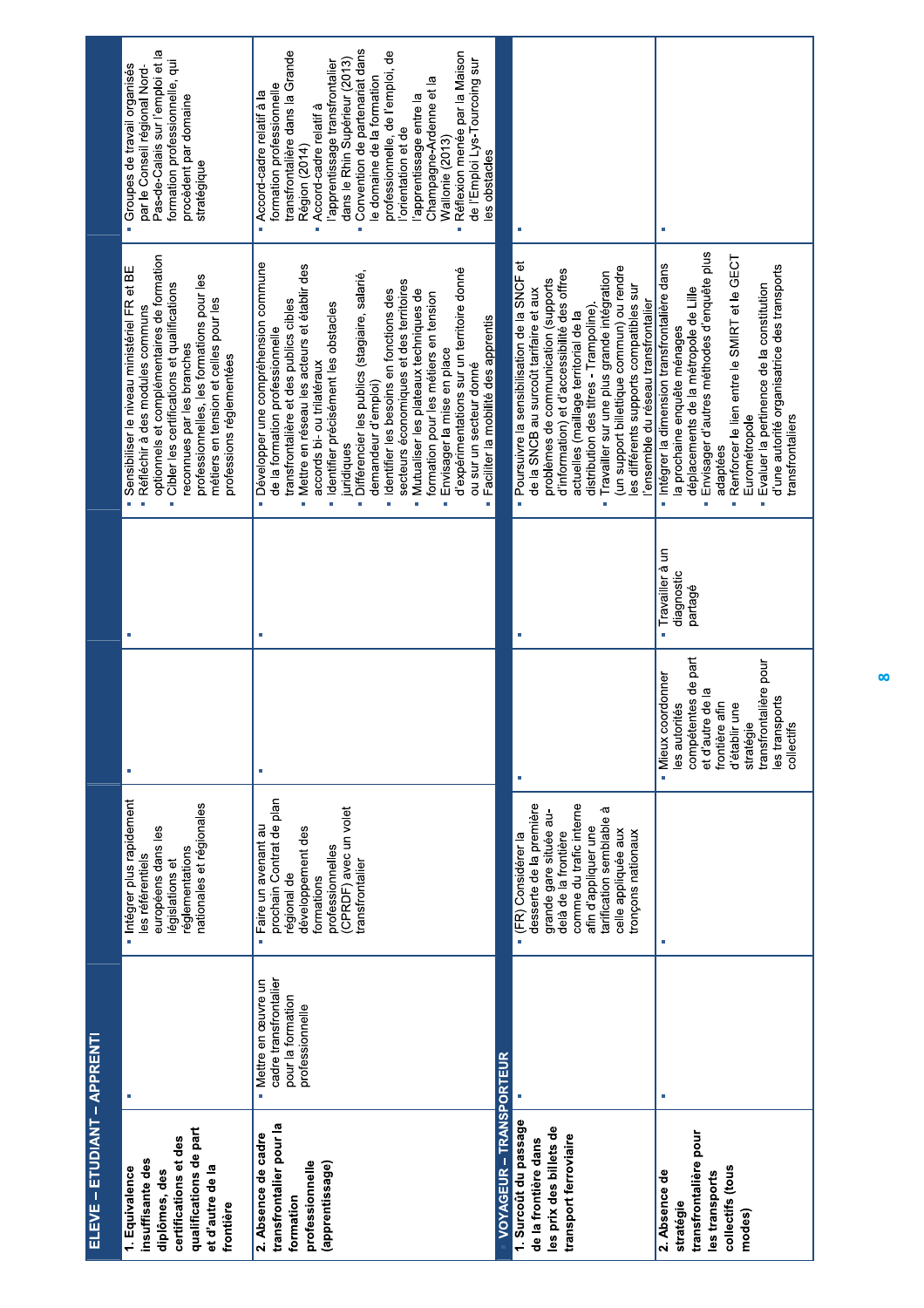|                                  | AMENAGEUR – HABITANT - ENVIRONNEMENT |                               |                                  |                                                                                          |                                                                   |
|----------------------------------|--------------------------------------|-------------------------------|----------------------------------|------------------------------------------------------------------------------------------|-------------------------------------------------------------------|
| 1. Faible prise en               | Actualiser la charte                 |                               |                                  | Actualiser la charte (documents soumis à                                                 | Guide de procédures des                                           |
| compte de la                     | franco-belge sur les                 |                               |                                  | consultation et périmètre géographique, et                                               | consultations transfrontalières                                   |
| continuité territoriale          | consultations                        |                               |                                  | glossaire)                                                                               | dans le Rhin Supérieur (2010)                                     |
| dans les documents               | transfrontalières                    |                               |                                  | · Identifier des points de contact dans chaque                                           | Déclaration d'intention pour                                      |
| d'urbanisme, les                 | obligatoires (2007)                  |                               |                                  | collectivité et service de l'Etat compétent et                                           | promouvoir l'information                                          |
| documents                        |                                      |                               |                                  | pour chaque autorité de Belgique en<br>compétence                                        | ransfrontalière dans le domaine<br>réciproque et la coopération   |
| stratégiques et les              |                                      |                               |                                  | Déterminer les modalités de mise en œuvre<br>ř.                                          | de l'aménagement du territoire                                    |
| projets                          |                                      |                               |                                  | et d'animation de la charte                                                              | du Rhin Supérieur (29/11/2013)                                    |
|                                  |                                      |                               |                                  | Déterminer des délais acceptables pour les                                               |                                                                   |
|                                  |                                      |                               |                                  | consultations transfrontalières (dates limites                                           |                                                                   |
|                                  |                                      |                               |                                  | pour l'émission des avis)                                                                |                                                                   |
| 2. Manque                        |                                      | - Renforcer le<br>dialogue et |                                  | · Limiter la multiplication des plate-formes et<br>définir les articulations entre elles | d'échange d'information et de<br>Plate-forme interrégionale<br>i. |
| d'appropriation des<br>documents |                                      | apprentissage                 |                                  | Mettre en place des outils de partage                                                    | bonnes pratiques entre la                                         |
|                                  |                                      | mutuel dans le                |                                  | d'information                                                                            | Région wallonne, la Région                                        |
| d'urbanisme, des                 |                                      | cadre de plate-               |                                  | Renforcer le lien entre les plate-formes de<br>i.                                        | flamande et la Région                                             |
| documents                        |                                      | formes techniques             |                                  | techniciens et les représentants politiques                                              | bruxelloise                                                       |
| stratégiques dans les            |                                      | d'échange                     |                                  | Renforcer le rôle des personnes relais dans                                              | Plate-forme VICORO sur le                                         |
| territoires frontaliers          |                                      |                               |                                  | leurs institutions                                                                       | versant flamand                                                   |
|                                  |                                      |                               |                                  |                                                                                          |                                                                   |
|                                  |                                      |                               |                                  | Rendre continu l'effort de compréhension                                                 | (spécifiquement créée pour les                                    |
|                                  |                                      |                               |                                  | mutuelle des politiques d'aménagement                                                    | consultations transfrontalières)                                  |
|                                  |                                      |                               |                                  |                                                                                          | Conférence internationale de                                      |
|                                  |                                      |                               |                                  |                                                                                          | 'Escaut (niveau d'intégration<br>supérieur : gestion et crise)    |
| 3. Incohérences                  | ×                                    |                               | · Demander une                   | · Identifier les divergences réglementaires                                              |                                                                   |
| induites par les                 |                                      |                               | mission                          | entre la France et la Belgique : les recenser                                            |                                                                   |
| différences dans la              |                                      |                               | d'expertise                      | et faire des propositions d'amélioration dans                                            |                                                                   |
| réglementation                   |                                      |                               | opérationnelle au                | un cadre transfrontalier                                                                 |                                                                   |
|                                  |                                      |                               | Conseil général                  |                                                                                          |                                                                   |
| française et belge               |                                      |                               | දු                               |                                                                                          |                                                                   |
| exemple : relative à             |                                      |                               | l'environnement                  |                                                                                          |                                                                   |
| l'implantation des               |                                      |                               | et du                            |                                                                                          |                                                                   |
| éoliennes)                       |                                      |                               | durable (CGEDD)<br>développement |                                                                                          |                                                                   |
| 4. Difficulté de                 | r                                    | · Pour le transport           | Mobiliser les                    | Clarifier la typologie des déchets à valoriser                                           | Accord signé par la Wallonie et                                   |
| transport                        |                                      | des lisiers                   | experts                          | ainsi que les obstacles juridiques et                                                    | e Grand-Duché du Luxembourg                                       |
| transfrontalier des              |                                      | l'encadrer par un             | techniques                       | réglementaires existants                                                                 | permettant l'échange de                                           |
| déchets pour                     |                                      | d'échange<br>protocole        | français et belges               | Recenser les installations et équipements                                                | données relatives à                                               |
| valorisation                     |                                      | de données entre la           |                                  | pouvant être mutualisés                                                                  | 'importation de lisier                                            |
|                                  |                                      | $\frac{a}{b}$<br>France et    |                                  | · Identifier les filières locales d'innovation en                                        | uxembourgeois en Wallonie                                         |
|                                  |                                      | Belgique                      |                                  | matière de traitement et valorisation des<br>déchets,                                    | (2013)                                                            |
|                                  |                                      |                               |                                  | Simplifier les démarches administratives                                                 |                                                                   |
|                                  |                                      |                               |                                  | liées au transport transfrontalier des déchets                                           |                                                                   |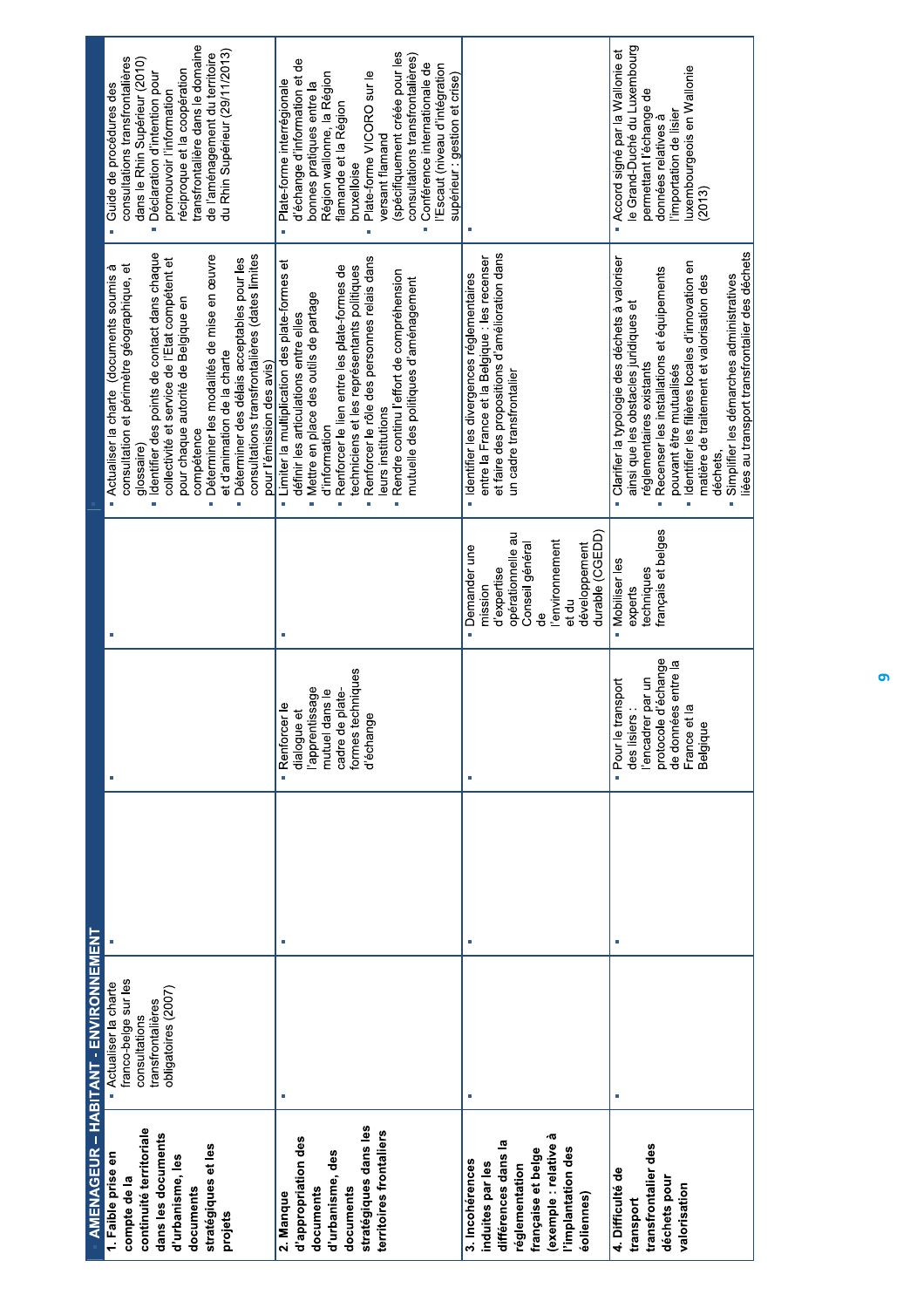|                                                                                                                              | <b>PATIENT – PRATICIEN DE LA SANTE ET DU MEDICO-SOCIAL</b>                                                                                                                                                                                                                                      |                                                                                                  |                                                                                                                                                                                                                      |                                                                                                                                                                                                                                                                                                          |                                                                                                                                                                                                                                                                                                                                                                                                                                                         |    |
|------------------------------------------------------------------------------------------------------------------------------|-------------------------------------------------------------------------------------------------------------------------------------------------------------------------------------------------------------------------------------------------------------------------------------------------|--------------------------------------------------------------------------------------------------|----------------------------------------------------------------------------------------------------------------------------------------------------------------------------------------------------------------------|----------------------------------------------------------------------------------------------------------------------------------------------------------------------------------------------------------------------------------------------------------------------------------------------------------|---------------------------------------------------------------------------------------------------------------------------------------------------------------------------------------------------------------------------------------------------------------------------------------------------------------------------------------------------------------------------------------------------------------------------------------------------------|----|
| 1. Difficultés restantes<br>accord-cadre franco-<br>coopération sanitaire<br>dans l'application de<br>belge sur la           | prévue par l'accord-<br>Commission mixte<br>- Mettre en place la<br>cadre                                                                                                                                                                                                                       |                                                                                                  |                                                                                                                                                                                                                      |                                                                                                                                                                                                                                                                                                          | · Définir clairement la composition, les<br>missions et la représentation de la<br>Commission mixte                                                                                                                                                                                                                                                                                                                                                     |    |
| 2. Problème des<br>restes a charge                                                                                           | d'informatisation de la<br>utilisée par la ZOAST<br>toutes les ZOAST de<br>prise en charge des<br>convention ZOAST<br>Accompagner la<br>généralisation à<br>restes à charge<br>validation de la<br>Avancer sur la<br>des Ardennes<br>la procédure<br>(Dunkerque)<br>sur le littoral<br>j.<br>i. | T,                                                                                               | · Définir les points sur<br>devraient avoir plus<br>Is les ZOAST<br>entre elles et suivre<br>le processus, voire<br>bonnes pratiques<br>d'échanges de<br>véritables liens<br>développer de<br>inter-ZOAST<br>lesquel | à.                                                                                                                                                                                                                                                                                                       | T,                                                                                                                                                                                                                                                                                                                                                                                                                                                      | à. |
| 3. Problème des soins<br>ambulatoires en<br>transfrontalier                                                                  | Adapter le principe<br>ZOAST aux soins<br>ambulatoires<br>ú.                                                                                                                                                                                                                                    | Suivre la transposition<br>directive 2011/24/UE<br>en France de la<br>ä,                         |                                                                                                                                                                                                                      | ×                                                                                                                                                                                                                                                                                                        | T.                                                                                                                                                                                                                                                                                                                                                                                                                                                      | a, |
| 4. Difficultés restantes<br>l'accord franco-wallon<br>dans l'application de<br>sur l'accueil des<br>handicapées<br>personnes | convention type pour<br>le secteur adulte<br>Elaborer une<br>×                                                                                                                                                                                                                                  | pour une plus grande<br>réglementaire wallon<br>exigence qualitative<br>Renforcer du cadre<br>Ì, | une méthode<br>établissements<br>conjointe des<br>d'inspection<br>d'accueil<br>Etablir<br>ä,                                                                                                                         | · Développer une<br>connaissance<br>concernées<br>nombre de<br>précise du<br>personnes                                                                                                                                                                                                                   | Etablir un calendrier de conventionnement à<br>Départements pour faciliter les négociations<br>l'AWIPH et par l'Assurance maladie et les<br>Mettre progressivement en commun des<br>Signer, dans la mesure du possible, des<br>procédures d'inspection françaises et<br>Confronter les données obtenues par<br>Désigner un interlocuteur unique des<br>conventions collectives<br>Départements français<br>partir de 2015<br>wallonnes<br>à,<br>×,<br>۳ | ×, |
| 5. Difficultés liées à la<br>prise en charge des<br>françaises dans les<br>maisons de repos<br>personnes âgées<br>wallonnes  | fait de la Réforme de<br>assurance maladie<br>remboursement (du<br>Définir un nouveau<br>l'Etat belge) par la<br>conventions entre<br>Régions belges et<br>signature de<br>française.<br>circuit de<br>$\blacksquare$                                                                           |                                                                                                  |                                                                                                                                                                                                                      | flux (quantitatifs et<br>connaissance des<br>frontalier défini et<br>«l'exportabilité »<br>dans un espace<br>des prestations<br>établissements<br>APA et autres<br>faisabilité d'un<br>qualitatifs)<br>Evaluer la<br>autorisant<br>Avoir une<br>meilleure<br>dispositif<br>dans les<br>agréés<br>ä<br>×, | T.                                                                                                                                                                                                                                                                                                                                                                                                                                                      |    |